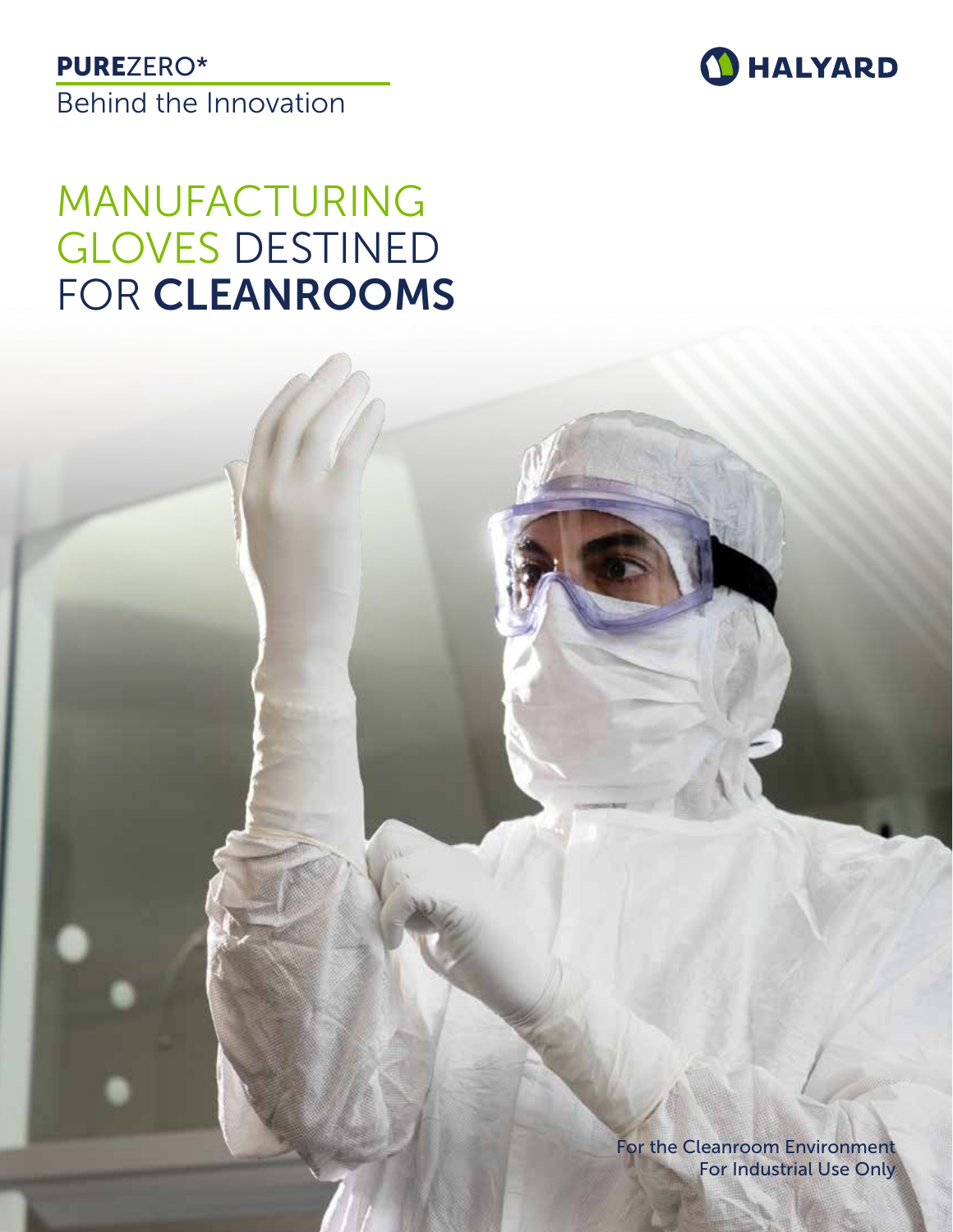

### Gloves are a type of personal protective equipment (PPE) that are used in many different environments, from hospital exam rooms to operating suites to semiconductor and pharmaceutical cleanrooms.

While cleanroom gloves may not look that different, the manufacturing process involves many different steps that are important for cleanroom customer applications.

The primary purpose of wearing cleanroom gloves during manufacturing is to minimize submicron particles from the operator's hands from contaminating the product or process being manufactured. Semi-conductor or any other electronic device manufacturing cleanrooms are designed to tightly control the level of particles. Pharmaceutical, biotechnology and medical device cleanrooms are designed to control microorganisms from contaminating these types of medical products and to ensure patient safety.

Below, SiewHow Tan, R&D Director, who has been involved in manufacturing gloves for HALYARD\* for over 20 years at the SAFESKIN Scientific & Medical Thailand Ltd. facility, talks about the special considerations, requirements and advancements used in the manufacturing of HALYARD\* PUREZERO\* Cleanroom Gloves.

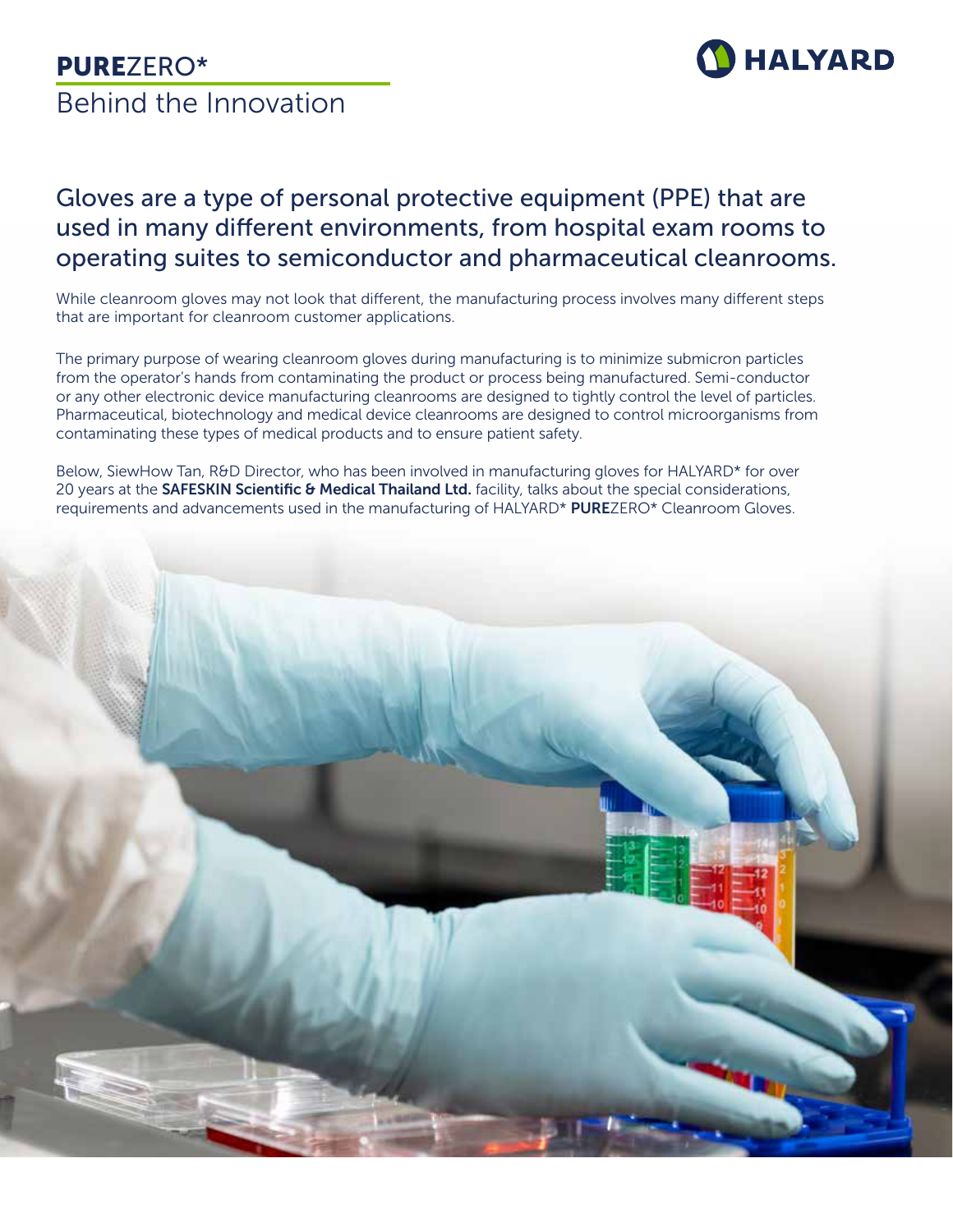

#### *What factors are most important when manufacturing PPE that is destined for cleanrooms? And what manufacturing techniques contribute to the safe production of cleanroom PPE?*

The process starts with having the right material and optimum formulation, which will create a product that can meet customer demands such as pliability level and class of cleanroom. Then, it is critical to maintain the cleanliness of the product throughout the entire manufacturing process.

While exam gloves are manufactured on automated lines, inspected and shipped, cleanroom gloves require additional processing and rigorous post-processing steps after they come off the production line. All gloves are washed with chlorine and de-ionized water on both sides of the glove to remove surface particles, powderresidues and extractables to very low levels.

Cleanroom gloves then undergo extensive testing for physical properties such as the presence of particles and extractable ion content as well as barrier integrity and tensile strength. Gloves are then vacuumed-packed in multiple layers of cleanroom-compatible polyethylene packaging inside a Class-100 or ISO Class 5-controlled cleanroom.

This cleanroom environment is designed to maintain certain levels of particulates and airflow standards to protect the product during the post-processing and packaging steps.

Another important element for cleanroom manufacturing customers is traceability of their cleanroom gloves. Tracking of gloves by lot and batch number from the glove manufacturer is critical to ensuring compliance with Good Manufacturing Practices per ISO Standards. The cleanroom glove packaging must have product lot and batch numbers as well as expiration dates on the packaging to ensure the product and its components or raw materials used to produce the gloves can be traced to their original supplier.

# HALYARD\* PUREZERO\* Cleanroom Gloves

are washed with chlorine and de-ionized water on both sides of the glove to remove surface particles, powder-residues and extractables to very low levels.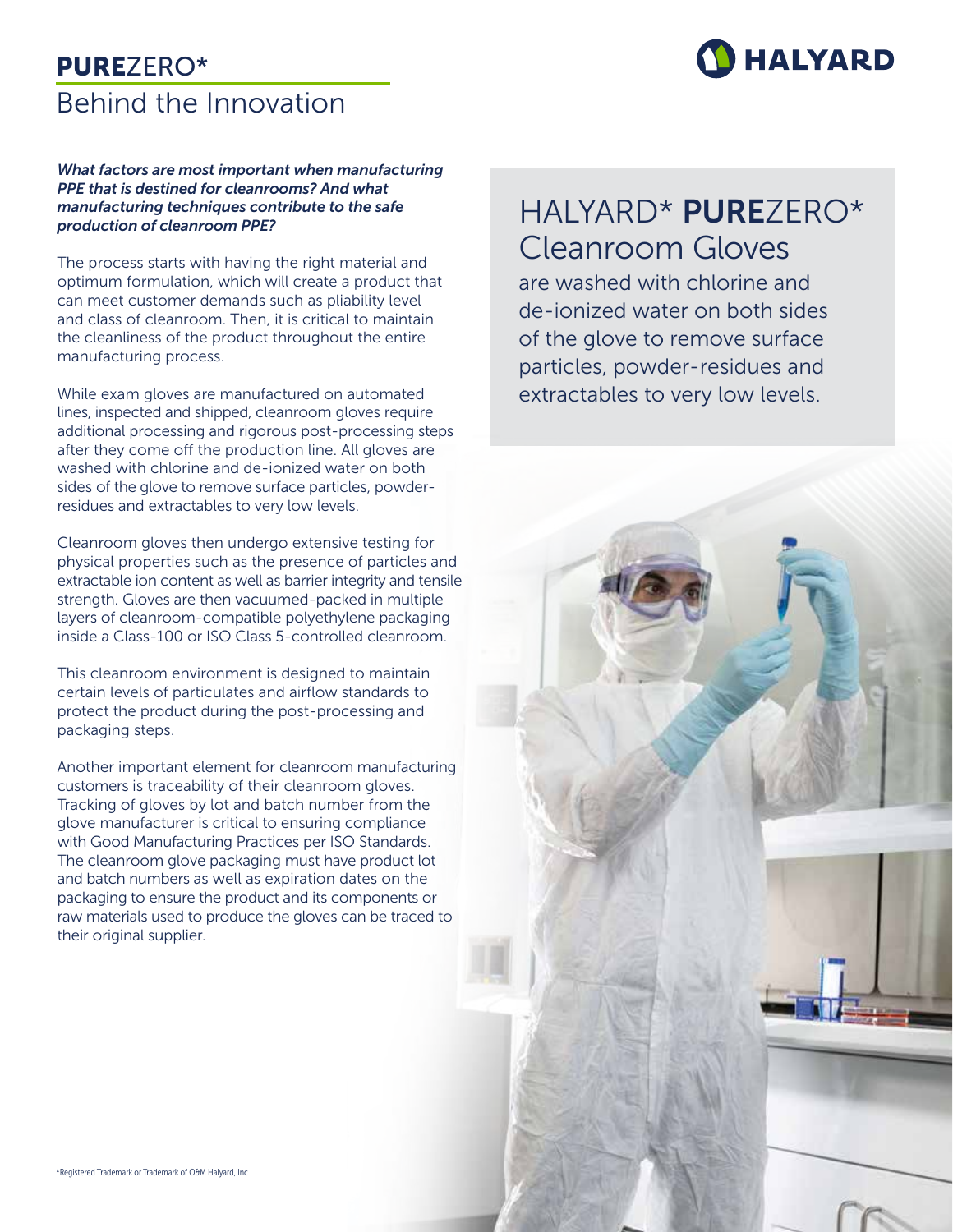

#### *What factors are most important when manufacturing PPE that is destined for semi-conductor or pharmaceutical cleanrooms? What manufacturing techniques contribute to the safe production of cleanroom PPE?*

Employees at semiconductor facilities need to use PPE that allows them to work on delicate products such as electronics and mobile phones without the risk of introducing particulates into the work environment. PPE used in semiconductor cleanrooms must be manufactured in a strictly controlled environment ensuring the incorporation of additional in-house lab testing capabilities and packaging the PPE in a controlled environment to monitor and control the level of cleanliness.

Employees at pharmaceutical facilities need to use PPE

# PPE must be produced with the right design,

material and formulation, while maintaining the cleanliness of the product throughout the entire manufacturing process including in-house testing to ensure the level of particle and endotoxin cleanliness.

that allows them to handle sensitive chemicals and drugs without the risk of introducing particulates or microorganisms into the work environment or contamination into the drug itself. PPE must be produced with the right design, material and formulation, while maintaining the cleanliness of the product throughout the entire manufacturing process including in-house testing to ensure the level of particle and endotoxin cleanliness.



#### *Are there differences in the packaging, shapes and sizes of cleanroom gloves?*

Yes, cleanroom gloves do not come in dispensers and are usually packed in two layers of sealed polyethylene bags. Materials are technically specified for maintaining cleanliness. The double-bagging inside a lined carton is designed to maintain the product cleanliness as the packaging layers are removed to transport the gloves from the point of receipt into the cleanroom areas inside the end customer's manufacturing facility.

In terms of shapes and sizes, non-sterile gloves are ambidextrous, meaning they fit on either hand, and typically come in sizes XS, S, M, L and XL. Sterile gloves are traditionally hand-specific and sizes range from 5.5 to 10.0. Sterile cleanroom gloves are packaged in pairs in individual glove pouches and then gamma irradiated to ensure sterility. Glove pouches include the lot number, size and expiration date for traceability.



4